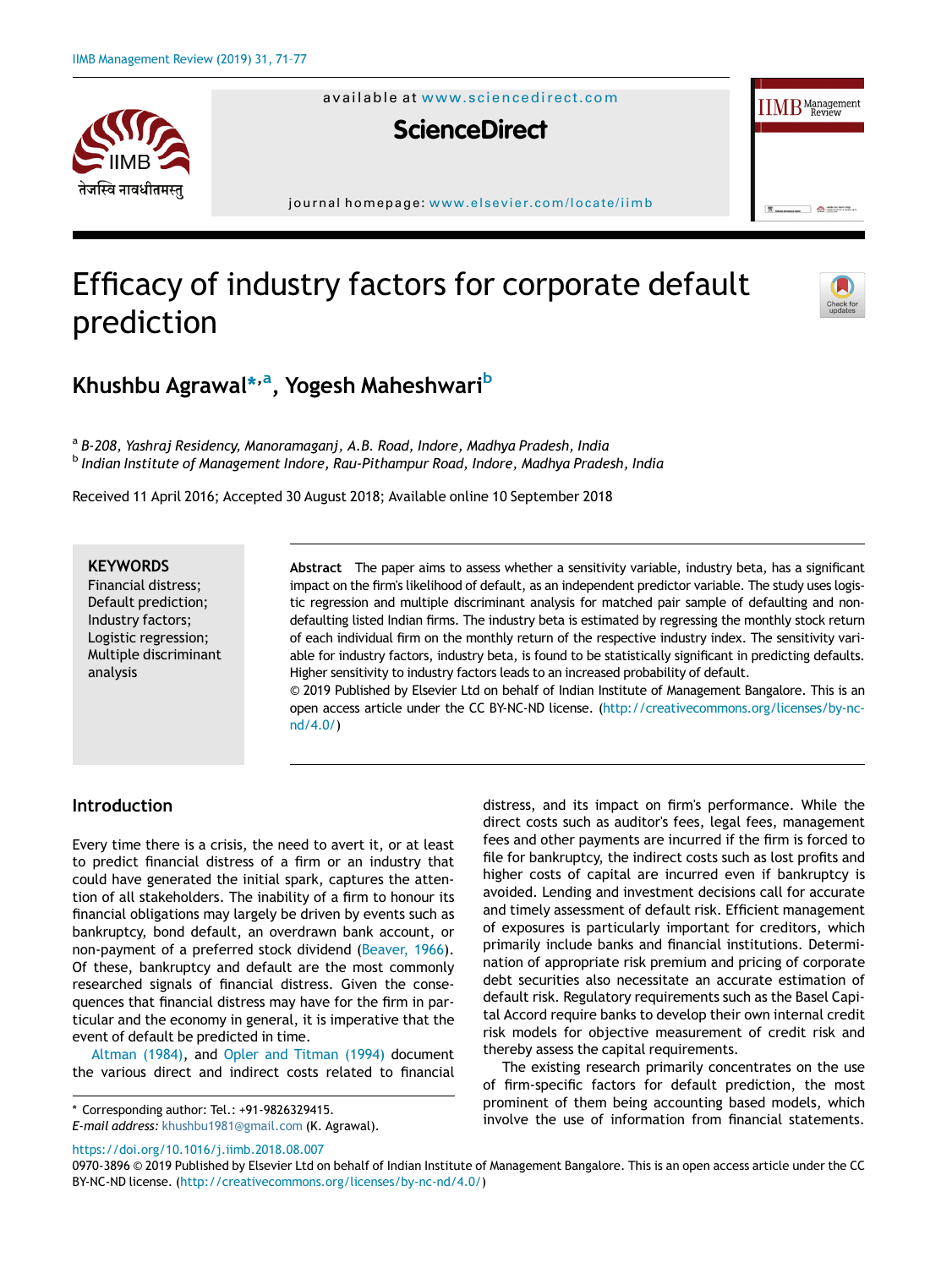Several studies have been undertaken from time to time to provide evidence on the performance of the aforesaid models that are based on firm-specific or idiosyncratic factors. However, a limited number of studies consider the impact of industry factors on the risk of default. Even the few studies that incorporate the impact of industry factors use an industry dummy variable. An industry dummy variable, as a determinant of financial distress, essentially shows that a firm belonging to a particular industry is more likely to default on its debt obligations as compared to a reference or control group of firms belonging to some other industry.

Evidence suggests that the industry to which a firm belongs might be a significant determinant of financial distress. However, this might lead to a biased assessment of the creditworthiness of all the firms belonging to the same industry. Moreover, it has been found that financial distress of a particular firm in an industry is likely to adversely affect the availability of credit to other firms in the same industry [\(Tew, 2009](#page-6-3)). This is likely to result in a contagion effect thereby putting viable firms in the same industry at a disadvantage.

Departing from the existing literature, this paper is built on the conjecture that a firm need not necessarily face distress simply on account of belonging to a particular industry. Consequently, firms in the same industry may not be equally affected by distress, and the firm's sensitivity to the uncertainties in the relevant industry could have a bearing on its susceptibility to distress. This study is the first attempt to use a sensitivity variable (hereinafter referred to as "industry beta") to examine the industry effect on financial distress. Using a sample of listed Indian firms, the paper assesses whether industry beta has a significant impact on the firm's likelihood of default as an independent predictor variable.

The remainder of the paper is arranged in the following manner: the next section includes an extensive review of literature on accounting-based models and studies that incorporate the effect of industry factors on default risk. The third section describes the sources of data, the construction of the sample, the statistical technique and the variable used in the study. The fourth section consists of findings of the study and the discussion thereon. The last section provides the conclusion and implications.

# Review of literature

Since the traditional accounting-based model has been the most predominant in default prediction, we briefly reflect upon the literature pertaining to the same before presenting a detailed review of the literature that examines the effect of industry factors on corporate defaults.

The initial studies on the prediction of financial distress mainly relied on the data from financial statements namely, financial ratios. In this context, the pioneering works have been those of Altman and Beaver. [Beaver \(1966\)](#page-6-0) tested the usefulness of accounting data in the form of financial ratios in predicting financial distress. The study used univariate analysis as a statistical technique to assess the predictive ability of individual ratios. [Altman \(1968\)](#page-6-4) attempted to combine a set of financial ratios using multivariate discriminant analysis into a risk measurement score popularly known as the Z-score. The Z-score was used to discriminate between distressed and non-distressed firms. [Altman et al. \(1977\)](#page-6-5) developed a model for bankruptcy prediction known as the Zeta model using seven variables with some of the variables drawn from [Altman \(1968\)](#page-6-4) and introducing certain new variables. While the use of multiple discriminant analysis was gaining ground as a well accepted statistical technique, [Ohl](#page-6-6)[son \(1980\)](#page-6-6) made one of the first attempts to use conditional logit analysis for bankruptcy prediction.

[Begley et al. \(1996\)](#page-6-7) re-assessed the accuracy of the original models of Altman and Ohlson using data from the 1980s. They compared the original versions of these models with their respective re-estimated versions and found that in general, Ohlson's model outperformed Altman's model. Comparing the two, [Pongsatat et al. \(2004\)](#page-6-8) reported that despite the fact that each of the two models had predictive ability, the difference in their respective predictive abilities for either large asset firms or small asset firms was not significant.

[Beaver et al. \(2005\)](#page-6-9) reinforced the utility of accounting information in predicting corporate distress. They showed that there has been only a slight decline in the predictive ability of financial ratios over a period of 40 years from 1962 to 2002. [Bandyopadhyay \(2006\)](#page-6-10) assessed the default risk of Indian corporate bonds using three different modified versions of the original Z-score model. He also estimated the default probabilities by combining both financial and nonfinancial variables like firm age, ISO certification and group affiliation. He concluded that such a combination leads to more accurate default prediction.

[Wang and Campbell \(2010\)](#page-6-11) confirmed the usefulness of the Z-score model in predicting bankruptcy of Chinese firms. [Lifschutz and Jacobi \(2010\)](#page-6-12) assessed the reliability of two different versions of the Altman model for bankruptcy prediction for a sample of publicly traded firms in Israel. They argued in favour of the Altman model due to its simplicity and low cost of application. [Bhunia and Sarkar \(2011\)](#page-6-13) used financial ratios and multiple discriminant analysis for distress prediction of Indian firms. However, their study was restricted to a small sample of private sector pharmaceutical companies. They concluded that ratios relating to profitability and liquidity were significant in predicting distress.

While most traditional models used information from the accrual based financial statements namely, profit and loss statement and balance sheet, other models emphasised that cash flow based information could provide incremental value in predicting financial distress. [Casey and Bartczak \(1985\)](#page-6-14) found that operating cash flow data did not produce higher accuracy in prediction of bankruptcy over accrual-based ratios. [Gilbert et al. \(1990\)](#page-6-15) combined variables from [Altman \(1968\),](#page-6-4) and [Casey and Bartczak \(1985\)](#page-6-14) and showed that cash flow based variables improved the predictive power of the models. On the other hand, [Ward \(1994\)](#page-6-16) argued that the usefulness of cash flow information varied from industry to industry. He showed that cash flow information was more useful in predicting financially distressed firms in mining, and oil and gas industries as compared to a control group of firms in other industries. [Maux and Morin \(2011\)](#page-6-17) showed that the bankruptcy of Lehman Brothers was predictable from its cash flow statements for the period 2005 to 2007. They provided evidence on how consistent inability to generate cash flows and undue reliance on external financing could lead to financial distress.

Literature examining the effect of industry factors on financial distress can be found as early as the work of [Lang and Stulz \(1992\),](#page-6-18) which investigated the effect of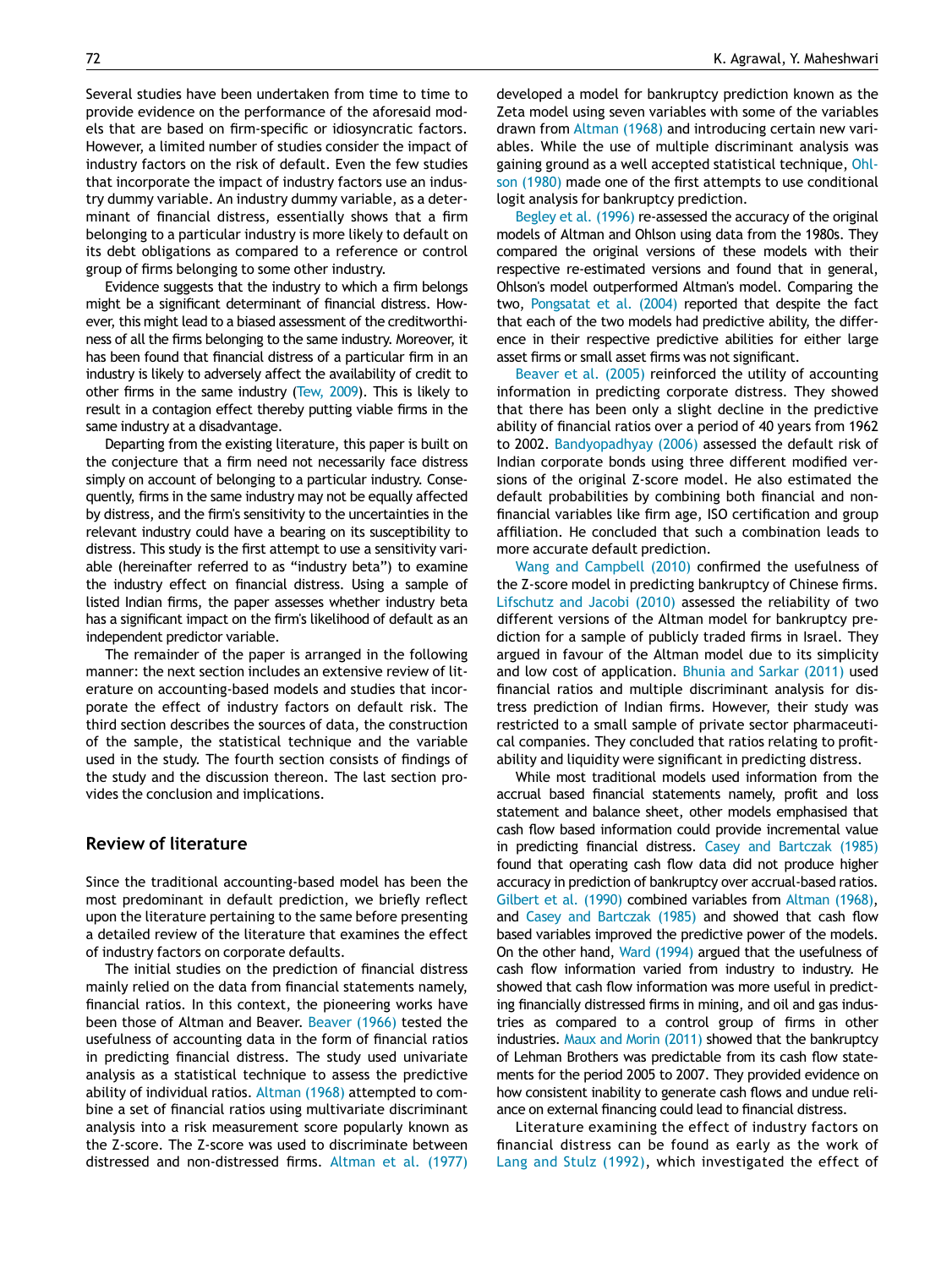bankruptcy announcements on the equity value of the competitors of the bankrupt firms. It was found that bankruptcy announcements decreased the value of a value-weighted portfolio of competitors. This negative effect was significantly larger for highly leveraged industries and industries where the unconditional stock returns of the non-bankrupt and bankrupt firms were highly correlated. The effect was significantly positive for highly concentrated industries with low leverage, suggesting that in such industries competitors benefitted from the difficulties of the bankrupt firm. [Lennox \(1999\)](#page-6-19) incorporated the industry effect in the form of industry dummies. Profitability, leverage, cashflow, company size, industry sector and economic cycle were found to be the most important determinants of bankruptcy. Tests for heteroskedasticity revealed that cashflow and leverage had significant non-linear effects, which improved the explanatory power of the model. In contrast to previous studies, the paper argued that well-specified logit and probit models could identify failing companies more accurately than discriminant analysis.

[Chava and Jarrow \(2004\)](#page-6-20) investigated the forecasting accuracy of bankruptcy hazard rate models using both yearly and monthly observation intervals. Using an expanded bankruptcy database, the study validated the superior forecasting performance of Shumway's (2001) model as opposed to [Altman \(1968\)](#page-6-4). It also established the importance of including industry effects in hazard rate estimation, with industry groupings significantly affecting both the intercept and slope coefficients in the forecasting equations. Bankruptcy prediction was found to be markedly improved using monthly observation intervals. Consistent with the notion of market efficiency with respect to publicly available information, the paper showed that accounting variables added little predictive power when market variables were already included in the bankruptcy model. [Bandyopadhyay \(2006\)](#page-6-10) incorporated the effect of industry factors as 11 dummy variables. The study found industry affiliation as being important and significant in explaining defaults.

[Acharya et al. \(2007\)](#page-6-21) demonstrated that creditors of defaulted firms recover significantly lower amounts in presentvalue terms when the industry of defaulted firms is in distress. The study found that creditors recovered less if the industry was in distress and non-defaulted firms in the industry were illiquid, particularly if the industry was characterised by assets that were not easily redeployable by other industries, and if such specific assets collateralised the debt. The interaction effect of industry-level distress and asset-specificity was strongest for senior unsecured creditors, and was economically significant and robust to contract-specific, firm-specific, macroeconomic, and bond-market supply effects. The paper also documented that defaulted firms in distressed industries were more likely to emerge as restructured firms than to be acquired or liquidated, and spent longer time in bankruptcy.

[Tew \(2009\)](#page-6-3) examined the contagion and systematic effects of financial distress. The study focussed on how those firms may be affected, whose only link to the financially distressed firm was a common lender. It further dealt with those traders that previous research had determined to be informed short sellers to determine their reaction to bankruptcy announcements. It was found that when a major borrower of the lender faced financial distress in the form of bankruptcy, the lender reacted to the financial distress by significantly reducing credit to other borrowers relative to a set of control banks, and relative to itself over time. The reduction of credit had a greater effect on those borrowers, such as small and medium-sized enterprises, who were unable to obtain credit from other sources. It was also illustrated that the day after the bankruptcy announcement, short sellers significantly increased their level of shorting activity on intra-industry firms, supporting the contagion hypothesis that financial distress risk spreads through the industry.

[Bhimani et al. \(2010\)](#page-6-22) modelled default with novel loan data that included 30 accounting ratios and non-accounting information on size, age, industry and geographic regions. Interest costs to gross income, and number of days in payables and receivables were found to have a positive and significant influence on the probability of default. Financial and asset coverage, the investment ratio, return on equity and investment, solidity, variation in gross income and working capital to total assets were negatively related to default. Interest costs to gross income, solidity and working capital to total assets exhibited larger marginal influence on the probability of default as compared to return on investment, financial coverage, days in payables, days in receivables, and return on equity. While size influenced default positively, age influenced default negatively. The findings also indicated that industry and geography influence default.

### Data

#### Sampling and statistical technique

The data related to the sectoral index values and stock prices is collected from the CMIE Prowess database. For this study "default" carries the same meaning as defined by the credit rating agencies. Default implies any instance of a missed payment by an issuer on a rated financial instrument, which is recognised by assigning a "D" rating to the firm. Hence, the defaulting firms' sample comprises firms that have been assigned a D rating. The defaulting firms' sample is collected from four credit rating agencies – CRISIL, CARE, ICRA and Fitch (India) for the period 2000-01 to 2011-12.

Since the model has market-based variables, the sample for the study comprises listed firms. The number of listed firms that have defaulted during the study period is 135. [Table 1](#page-3-0) and [Table 2](#page-3-1) report the distribution of defaulting firms' sample across the study period and industries respectively. As shown in [Table 1,](#page-3-0) the years 2009-10, 2010-11, and 2011-12 witnessed the most number of defaults. The maximum defaults are concentrated in the textiles industry followed by the metals and pharmaceuticals industries, as presented in [Table 2.](#page-3-1)

The sample of non-defaulting firms has been formed using matched pair sampling technique. Matched pair sampling technique has found widespread usage not only in the initial studies of default prediction ([Beaver, 1966; Beaver, 1968;](#page-6-0) [Altman; 1968; Zavgren, 1985](#page-6-0)), but even several recent studies make use of the sampling technique ([Begley et al., 1996;](#page-6-7) [Bandyopadhyay, 2006; Adiana et al., 2008; Lifshutz and](#page-6-7) [Jacobi, 2010](#page-6-7); and [Rashid and Abbas, 2011\)](#page-6-23). Thus, consistent with prior studies, the sample of non-defaulting firms has been formed using matched pair sampling technique. Pairing of defaulting and non-defaulting firms has then been done on the basis of the closest asset size and industry. This finally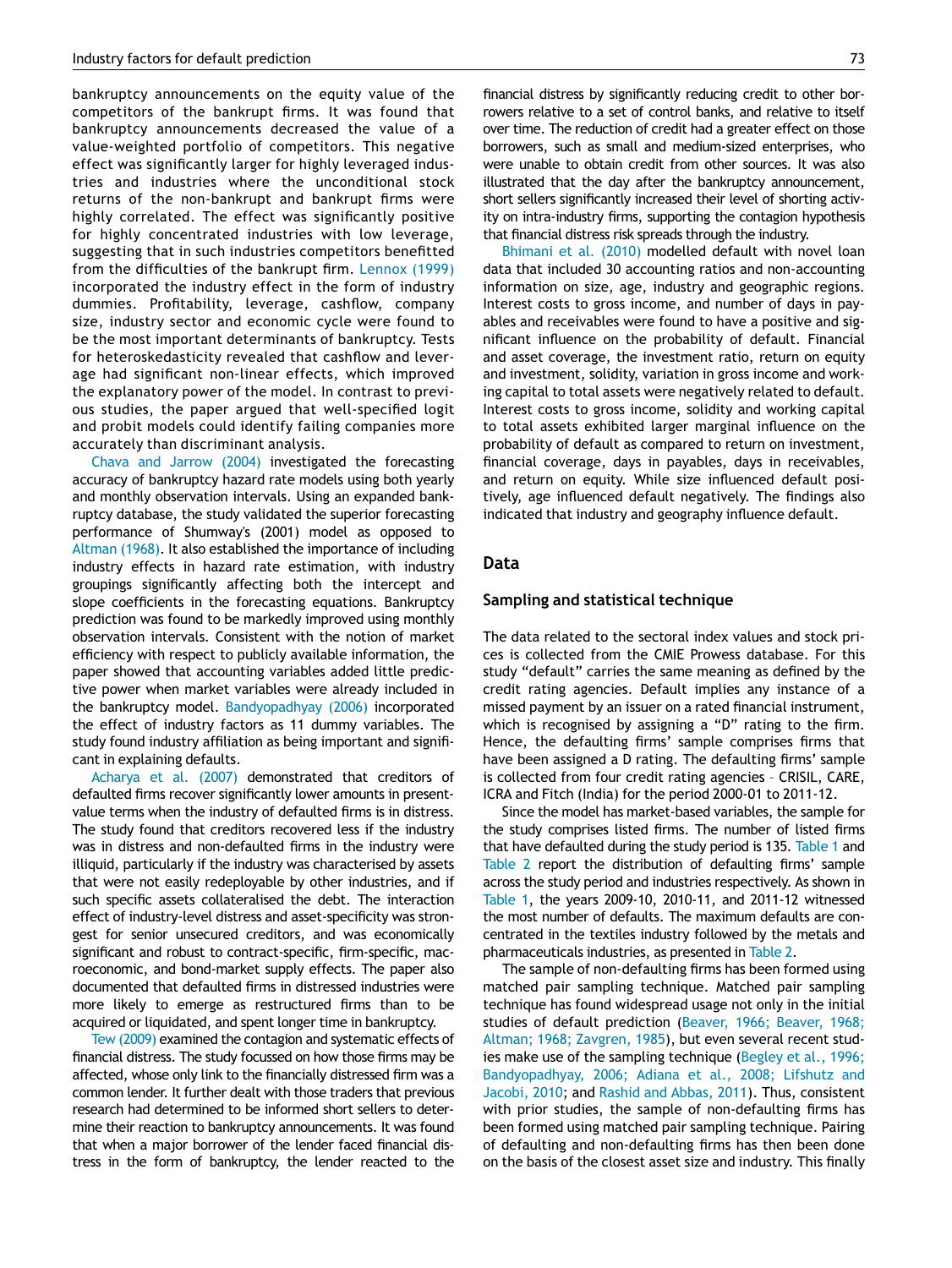<span id="page-3-0"></span>Table 1 Distribution of defaulting firms across the study period.

| Year    | No. of firms   | % of Total |
|---------|----------------|------------|
| 2000-01 | 5              | 3.7%       |
| 2001-02 | 6              | 4.4%       |
| 2002-03 | 3              | 2.2%       |
| 2003-04 | $\overline{2}$ | 1.5%       |
| 2004-05 | 0              | 0%         |
| 2005-06 | 0              | 0%         |
| 2006-07 | 1              | 0.7%       |
| 2007-08 | 0              | 0%         |
| 2008-09 | 5              | 3.7%       |
| 2009-10 | 31             | 23.0%      |
| 2010-11 | 37             | 27.4%      |
| 2011-12 | 45             | 33.3%      |
| Total   | 135            | 100%       |

<span id="page-3-1"></span>

| Table 2<br>Distribution of defaulting firms across industries. |                             |                         |            |  |  |
|----------------------------------------------------------------|-----------------------------|-------------------------|------------|--|--|
| Industry                                                       | NIC code<br>(2-digit level) | No. of<br>firms         | % of Total |  |  |
| Mining & quarrying                                             | 07,08                       | 3                       | 2.2%       |  |  |
| Food products                                                  | 10                          | 7                       | 5.2%       |  |  |
| Tobacco products                                               | 12                          | $\mathbf{1}$            | 0.7%       |  |  |
| Textiles & apparel                                             | 13, 14                      | 20                      | 14.8%      |  |  |
| Leather products                                               | 15                          | 1                       | 0.7%       |  |  |
| Wood & wood products                                           | 16                          | 1                       | 0.7%       |  |  |
| Paper & paper products                                         | 17                          | 6                       | 4.4%       |  |  |
| Chemicals & chemical<br>products                               | 20                          | 8                       | 5.9%       |  |  |
| Pharmaceuticals                                                | 21                          | 12                      | 8.9%       |  |  |
| Rubber & plastic products                                      | 22                          | $\overline{\mathbf{4}}$ | 3.0%       |  |  |
| Non-metallic mineral<br>products                               | 23                          | 9                       | 6.7%       |  |  |
| Basic metals & fabricated<br>metal products                    | 24, 25                      | 13                      | 9.6%       |  |  |
| Computer & electronic<br>products                              | 26                          | $\mathcal{P}$           | 1.5%       |  |  |
| Electrical equipment                                           | 27                          | 6                       | 4.4%       |  |  |
| Machinery & equipment                                          | 28                          | $\mathbf{1}$            | 0.7%       |  |  |
| Transport equipment                                            | 30                          | 5                       | 3.7%       |  |  |
| Other manufacturing                                            | 32                          | $\overline{\mathbf{4}}$ | 3.0%       |  |  |
| Electricity                                                    | 35                          | $\mathbf{1}$            | 0.7%       |  |  |
| Construction & civil<br>engineering                            | 41, 42                      | 10                      | 7.4%       |  |  |
| Wholesale & retail trade                                       | 46, 47                      | 5                       | 3.7%       |  |  |
| Accommodation                                                  | 55                          | $\overline{2}$          | 1.5%       |  |  |
| Motion picture & video<br>production                           | 59                          | $\mathbf{1}$            | 0.7%       |  |  |
| Telecommunications                                             | 61                          | 1                       | 0.7%       |  |  |
| Computer programming                                           | 62                          | 6                       | 4.4%       |  |  |
| Real estate activities                                         | 68                          | 5                       | 3.7%       |  |  |
| Architecture & engineering<br>activities                       | 71                          | $\overline{1}$          | 0.7%       |  |  |
| <b>Total</b>                                                   |                             | 135                     | 100%       |  |  |

yielded a sample consisting of 135 defaulting and 135 nondefaulting firms.

To ensure that there is no statistically significant difference between the asset sizes of the two groups of firms, independent sample t-test is done. The defaulting firms sample and the non-defaulting firms sample are found to have mean asset sizes of Rs. 10379.73 million and Rs. 11616.46 million respectively. The difference between the mean asset sizes of the two groups of firms (Rs. -1236.73 million) is found to be non-significant with a pvalue of 0.712.

The sample for the study has been divided into estimation sample and hold-out sample. A year-wise splitting has not been done, as the number of observations is not distributed uniformly across all the years (as reported in [Table 1\)](#page-3-0), and this would have shrunk the estimation sample size. The sample of firms from 2000-01 to 2010-11 constitutes the estimation sample and the sample of firms in 2011-12 constitutes the hold-out sample. Accordingly, the estimation sample has 180 firms i.e. 90 defaulting and 90 non-defaulting, and the hold-out sample has 90 firms i.e. 45 defaulting and 45 non-defaulting.

Statistical techniques including multiple discriminant analysis, logistic regression, neural networks ([Wu et al](#page-6-24)., 2008; Muller et al.[, 2009; Jardin, 2010](#page-6-24)), genetic programming ([Etemadi et al., 2009\)](#page-6-25), support vector machine [\(Kim](#page-6-26) [and Sohn, 2010; Min et al](#page-6-26)., 2011), data envelopment analysis [\(Premchandra et al](#page-6-27)., 2011), and self-organising maps [\(Jardin](#page-6-28) [and Severin, 2011\)](#page-6-28) have been prevalent in the literature on financial distress prediction. [Kumar and Ravi \(2007\)](#page-6-29) present a comprehensive review of the work that makes use of such statistical techniques for bankruptcy prediction in banks and firms. The merits and demerits of each of these techniques have also been elaborated in the study.

Among the various alternative statistical techniques, logistic regression and multiple discriminant analysis have been the most dominant. While some studies show that logistic regression is more efficient than multiple discriminant analysis ([Ohlson, 1980; Zavgren, 1985; Lennox 1999](#page-6-6)), other studies find both the techniques to be equally good [\(Gu, 2002; Aziz and Dar, 2006](#page-6-30)). [Bhunia and Sarkar \(2011\)](#page-6-13) argue that multiple discriminant analysis could be a reliable technique for the purpose of classification, irrespective of its limitations and the availability of various advanced techniques.

Given certain set of characteristics for the predictor variables, the present study aims to classify firms as defaulters and non-defaulters and estimate their likelihood of default. Therefore, both logistic regression and multiple discriminant analysis are considered suitable for this purpose.

Known as a non-linear predictive modelling technique, logistic regression is used to estimate the probability of occurrence of an event or outcome. The event of interest for the present study is the event of default. Binary logistic regression has been used because the outcome or dependent variable can assume only two values i.e. default or no default. The probability that the event occurs is given by:

$$
P(Y) = \frac{1}{(1 + e^{-z})}
$$
 (1)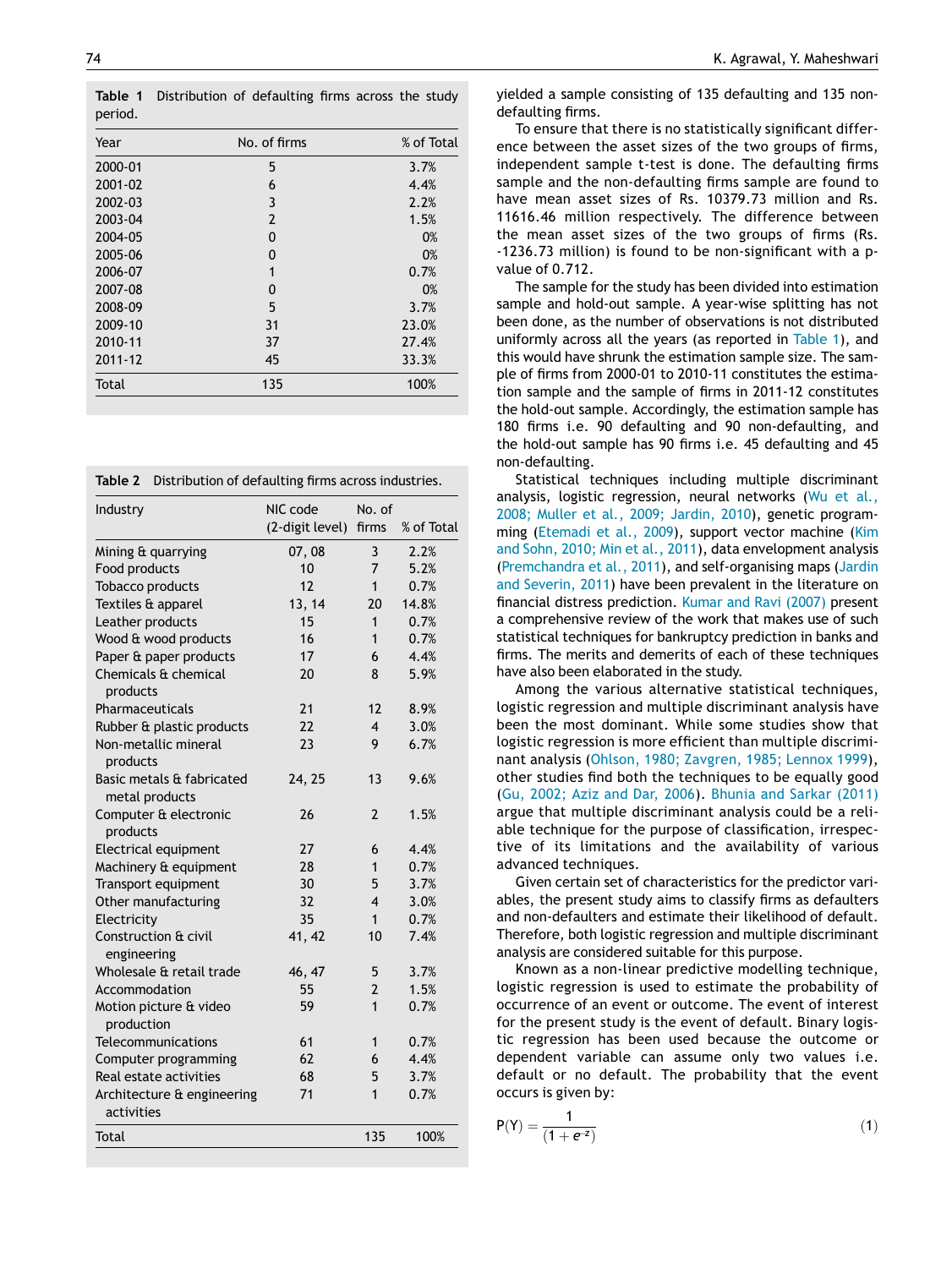## Table 3 Descriptive statistics and t-test.

<span id="page-4-0"></span>

| Variable      |       | Defaulting firms |       | Non-defaulting firms | Mean difference (t-value) |
|---------------|-------|------------------|-------|----------------------|---------------------------|
|               | Mean  | Std. dev         | Mean  | Std. dev             |                           |
| Industry beta | 0.808 | 1.224            | 0.107 | 0.238                | $0.701***$ (6.527)        |

Note: \*\*\* denotes statistical significance at 0.01 level.

Where,

 $P(Y) =$  probability of that the event Y occurs

 $z =$  linear combination of independent variables represented as:

$$
\beta_0+\beta_1X_1+\beta_2X_2+\beta_3X_3+\ldots+\beta_nX_n+\epsilon
$$

Maximum likelihood method, which involves an iterative process that maximises the likelihood of predicting the observed values of the dependent variable using the observed values of the independent variables, is used to estimate the regression coefficients.

Observations are classified into one of the several a priori groups based on the characteristics of the observations using multiple discriminant analysis. For this study, the firms are classified into two groups namely, defaulting and non-defaulting firms. The classification is done with the help of a discriminant function, which is a linear combination of certain independent variables. The group membership of the observation is determined using this function that produces a discriminant score. The discriminant score is represented as:

$$
Z = a + b_1 X_1 + b_2 X_2 + b_3 X_3 + \ldots + b_n X_n \tag{2}
$$

Where,

 $Z =$  discriminant score

 $a$   $-$  constant

 $b_i$  = discriminant weight for independent variable  $X_i$ 

 $X_i$  = independent variable

The weights for the respective predictor variables in the function reflect the relative importance of the variable in discriminating between the groups. The observations are classified into a group based on a predefined cut-off value for the discriminant score.

#### <span id="page-4-1"></span>The independent variable

The independent variable for this study is a sensitivity variable named the industry beta, which captures the impact of industry factors on a firm's vulnerability to default. To estimate the industry beta the monthly stock return of each individual firm has been regressed on the monthly return of the respective sectoral or industry index.

$$
R_i = \alpha + \beta_1 \text{SectIndex} + \varepsilon_i \tag{3}
$$

Where,

 $R_i$  = monthly stock return for firm i SectIndex  $=$  monthly return on the respective sectoral index (CMIE sectoral index)  $\beta_1$  = industry beta  $\varepsilon_i$  = error term for firm i

# Findings and discussion

The descriptive statistics and t-test for the industry beta are presented in [Table 3.](#page-4-0) On an average, the defaulting firms have significantly higher industry beta as compared to the nondefaulting firms, which indicates that defaulting firms are more sensitive to industry factors as compared to non-defaulting firms. The dispersion of the variable (as measured by the standard deviation) is also higher for the defaulting firms.

The results of logistic regression for the model, as revealed in [Table 4,](#page-4-1) reflect that the Chi-square is significant at 0.01 level and thus the overall model is significantly better in predicting defaults. As shown by the Nagelkerke  $R^2$ , as much as 58.7% variation in the dependent variable can be explained by the independent variable.

The industry beta is found to be statistically significant in predicting defaults. The industry beta has a positive relationship with the probability of default implying that higher sensitivity to industry factors leads to an increased probability of default.

[Table 5](#page-5-0) reports the classification matrix for the model using logistic regression. The overall classification accuracy of the estimation sample is 81.7%. The default probabilities of firms in the hold-out sample are estimated using the parameters' estimates for the variables as reported in [Table 4](#page-4-1). This is represented as following:

$$
P(Y) = \frac{1}{(1 + e^{-z})}
$$
 (4)

Where,

 $P(Y) =$  probability of default  $z = -1.849 + 3.797$  Industry beta

|                |  | <b>Table 4</b> Result of logistic regression and multiple discrimi- |  |  |
|----------------|--|---------------------------------------------------------------------|--|--|
| nant analysis. |  |                                                                     |  |  |

| Logistic regression<br>coefficient | Multiple discriminant<br>analysis coefficient |
|------------------------------------|-----------------------------------------------|
| $-1.849***$                        | $-0.593$                                      |
| $3.797***$                         | 0.979                                         |
| 145.126                            |                                               |
| 104.407***                         |                                               |
| 0.587                              |                                               |
| Canonical correlation              | 0.411                                         |
|                                    | 0.168                                         |
|                                    | 0.831                                         |
|                                    | 32.879                                        |
|                                    |                                               |

Note: <sup>\*\*\*</sup> denotes statistical significance at 0.01 level.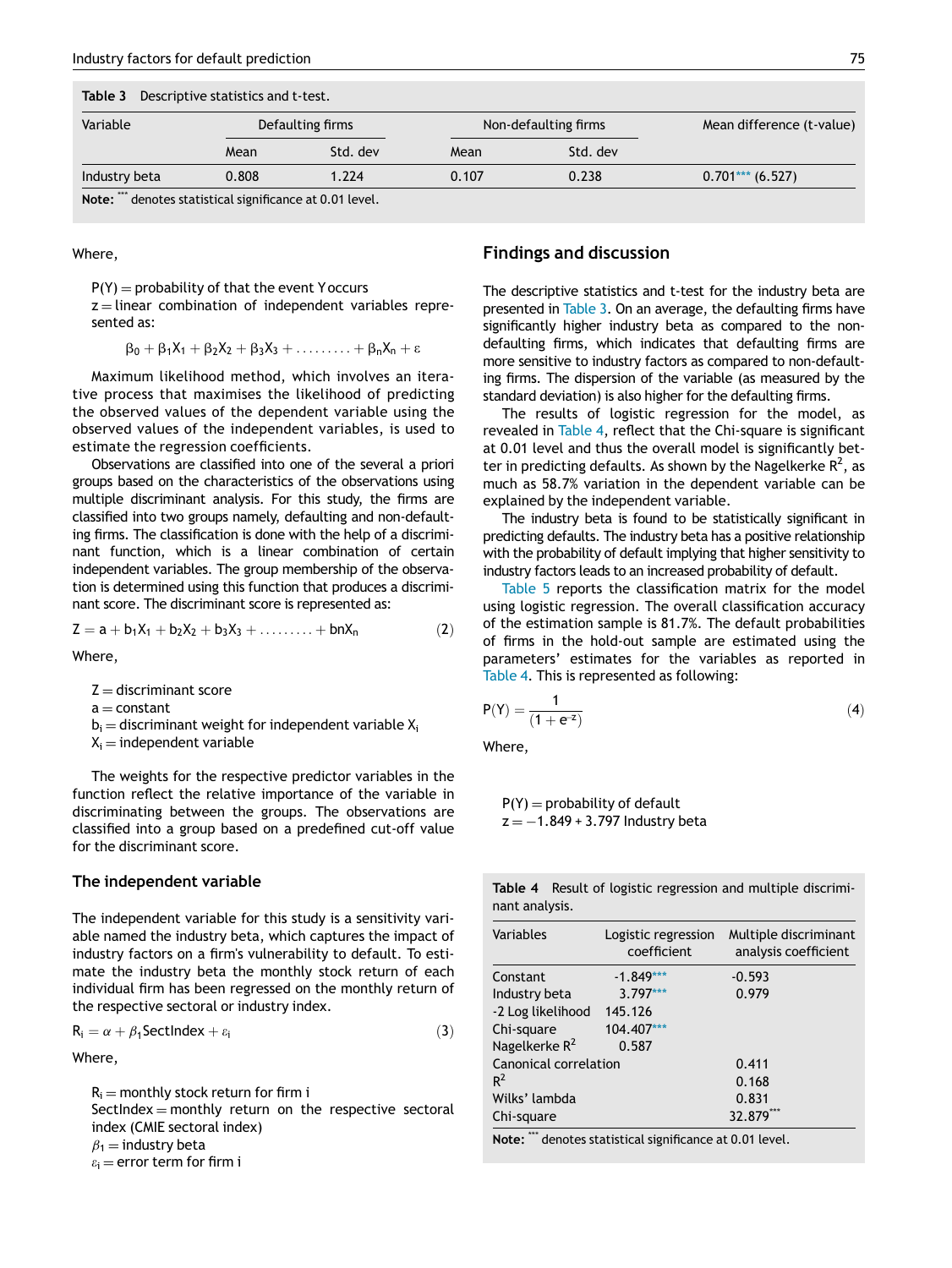| <b>Estimation sample</b> |                       | Predicted group |        |
|--------------------------|-----------------------|-----------------|--------|
| Observed group           | Defaults              | Non-defaults    | Total  |
| Defaults                 | 72 <sup>a</sup><br>18 |                 | 90     |
|                          | (80%)                 | (20%)           | (100%) |
| Non-defaults             | 15                    | 75 <sup>b</sup> | 90     |
|                          | (16.7%)               | (83.3%)         | (100%) |
| Overall accuracy         | 80%                   | 83.3%           | 81.7%  |
|                          |                       |                 |        |
|                          |                       |                 |        |
| Hold-out sample          |                       | Predicted group |        |
| Observed group           | Defaults              | Non-defaults    | Total  |
| Defaults                 | 14 <sup>a</sup>       | 31              | 45     |
|                          | (31.1%)               | (68.9%)         | (100%) |
| Non-defaults             | 0                     | 45 <sup>b</sup> | 45     |
|                          | (0%)                  | (100%)          | (100%) |

<span id="page-5-0"></span>Table 5 Classification matrix for logistic regression.

Notes: <sup>a</sup>indicates the number or percentage of defaults correctly classified as defaults,  $<sup>b</sup>$  indicates the number or percentage of</sup> non-defaults correctly classified as non-defaults and  $\epsilon$  indicates the overall accuracy estimated as the average of <sup>a</sup> and <sup>b</sup>.

Since the groups are of equal size, the cut-off probability for classification is 0.5. Therefore, firms with default probability above 0.5 are classified as defaulting, and those with default probability below 0.5 as non-defaulting. Using this procedure, the overall classification accuracy of the holdout sample is 65.6%.

<span id="page-5-1"></span>[Table 4](#page-4-1) reports the results of the multiple discriminant analysis for the model. The function has a statistically significant chi-square value which indicates good discriminating ability of the function. Wilks' lambda of the discriminant function is a measure of how effectively the function separates observations into groups. The proportion of variance in the discriminant score not explained by the difference between the groups is assessed by the Wilks' lambda. Hence, lower values of this statistic indicate greater discriminatory ability of the function. Canonical correlation shows the association between the discriminant function and the discriminant score. The square of the canonical correlation results in the  $R^2$ , which is the percent variance in the discriminant score, explained by the independent variables. As reported in [Table 4](#page-4-1), the function has a Wilks' lambda of 0.831 and  $R^2$ of 0.168.

The coefficients, as in [Table 4,](#page-4-1) are used to arrive at the discriminant score or the Z-score to classify the observations into the respective groups. With these coefficients for the variables the discriminant function can be represented as:

$$
Z = -0.593 + 0.979 \text{ Industry beta} \tag{5}
$$

In order to determine the cut-off discriminant score to classify the observations into the respective groups, group centroids are used. The group centroid is the mean or average of the discriminant scores for all the observations within a particular group. The cut-off discriminant score is the midpoint of the two group centroids when the groups are of equal sizes. The defaulting firms' group centroid and the non-defaulting firms' group centroid is found to be 0.449 and -0.449 respectively. Thus, the cut-off point is  $[(0.449 + (-0.449)] / 2 = 0$ . All firms with a discriminant score greater than 0 are then classified as defaulting and those with a score less than 0 are classified as non-defaulting.

The classification matrix is reported in [Table 6](#page-5-1). The estimation sample has an overall classification accuracy of 80%, slightly lower than that obtained using logistic regression. The Z-scores for firms in the hold-out sample are estimated using the discriminant function and classified into the respective groups as described above. The overall classification accuracy of the hold-out sample of 63.3% is also slightly lower than that obtained using logistic regression.

#### Conclusion and implications

Studies on financial distress prediction have predominantly focussed on firm-specific factors. Use of accounting information is more common. The impact of industry factors on the risk of default has received limited attention. Even the few studies that investigate the impact of industry factors use an industry dummy variable, which provides little information on how the firm's sensitivity to the uncertainties in the relevant industry might affect its susceptibility to distress.

This study is the first attempt to use a sensitivity variable for industry factors (industry beta) and to assess its impact on a firm's default probability. The industry beta is estimated by regressing the monthly stock return of each individual firm on the monthly return of the respective sectoral or industry index. The study uses logistic regression and multiple discriminant analysis for matched pair sample of defaulting and non-defaulting listed Indian firms. The sensitivity variable for industry factors (industry beta) is found to be statistically significant in predicting defaults. Higher sensitivity to industry factors leads to an increased probability of default.

| <b>Estimation sample</b> |                 | Predicted group |        |
|--------------------------|-----------------|-----------------|--------|
| Observed group           | Defaults        | Non-defaults    | Total  |
| Defaults                 | 68 <sup>a</sup> | 22              | 90     |
|                          | (75.6%)         | (24.4%)         | (100%) |
| Non-defaults             | 14              | 76 <sup>b</sup> | 90     |
|                          | (15.6%)         | (84.4%)         | (100%) |
| Overall accuracy         | 75.6%           | 84.4%           | 80%    |
| Hold-out sample          | Predicted group |                 |        |
| Observed group           | Defaults        | Non-defaults    | Total  |
| Defaults                 | 12 <sup>a</sup> | 33              | 45     |
|                          | (26.7%)         | (73.3%)         | (100%) |
| Non-defaults             | O               | 45 <sup>b</sup> | 45     |
|                          |                 |                 |        |
|                          | (0%)            | (100%)          | (100%) |
| Overall accuracy         | 26.7%           | 100%            | 63.3%  |

Table 6 Classification matrix for multiple discriminant analysis.

Notes: <sup>a</sup>indicates the number or percentage of defaults correctly classified as defaults,  $<sup>b</sup>$  indicates the number or percentage of</sup> non-defaults correctly classified as non-defaults and <sup>c</sup> indicates the overall accuracy estimated as the average of <sup>a</sup> and <sup>b</sup>.